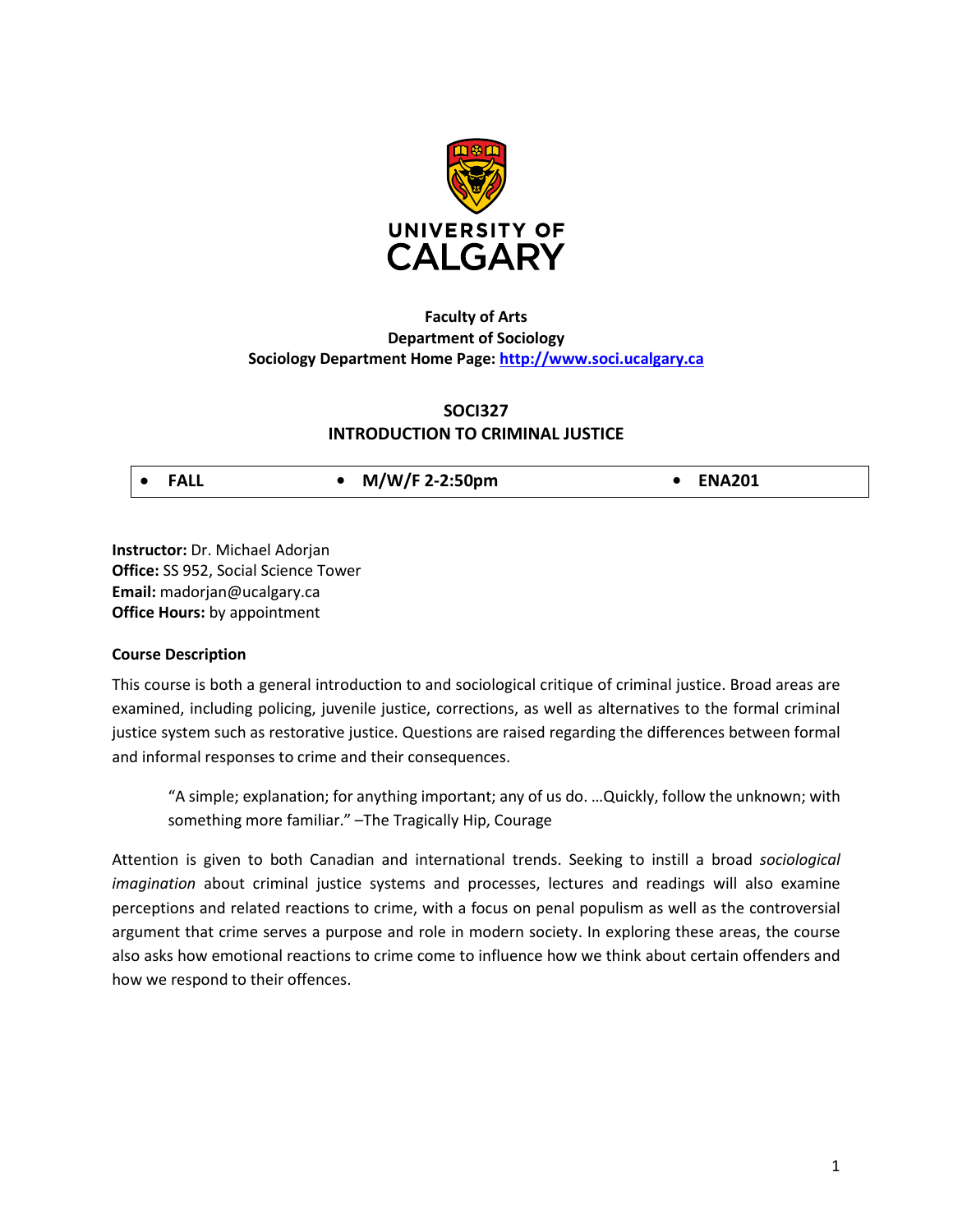#### **Course Objectives/Learning Outcomes**

By the end of this course students will be expected to:

- Challenge common sense notions of crime and the criminal justice system
- Illustrate knowledge of how to think sociologically about the problem of crime and criminal justice system processes
- Demonstrate their command of current trends and events related to criminal justice systems in both Canada and the United States

#### **Required Textbooks, Readings, Materials**

A custom course pack, ordered through *Bound and Copied*, is required for this course. [information will be revised here as details of pricing become available]

#### **Methods of Evaluation**

- 25% Term Test#1: October 26th
- 35% Term Test#2: November 19th
- 40% Final Exam [90 minutes, set by registrar]

#### **Assessment Components**

#### **Term Tests 60% of final grade**

Two multiple choice tests will be administered during regular lecture time, in class, on October 26<sup>th</sup> and November 19<sup>th</sup>. Directions for study and review will be posted along with each set of lecture notes (e.g., key concepts, themes, etc.). While multiple choice tests have a reputation for testing the memorization of facts, questions will be geared to test analytical and critical thinking skills. In addition to testing content from required readings, you will be accountable for information covered in class that is additional to required readings (e.g., current statistical trends in crime discussed in class and included in lecture notes). Lecture time will be spent on review for both term tests. When in doubt about how to focus your studying, please use the posted midterm review guide and lecture notes as a guide, especially the key concepts which will be highlighted in these notes. The two tests are not cumulative: each will cover a specific range of readings and topics.

# **Final Exam 40% of final grade**

The final exam, set for 90 minutes and to be scheduled by the registrar's office, is cumulative and WILL test knowledge from all required readings and lecture notes and discussions. In addition to testing content from required readings, you will be accountable for information covered in class that is additional to required readings (e.g., current statistical trends in crime discussed in class and included in lecture notes). The date of the final exam will be announced according to regular examination timetabling procedures. The format will be written, not multiple choice: 50% short answer/definition questions and 50% critical reflection questions. Details will be discussed during lecture.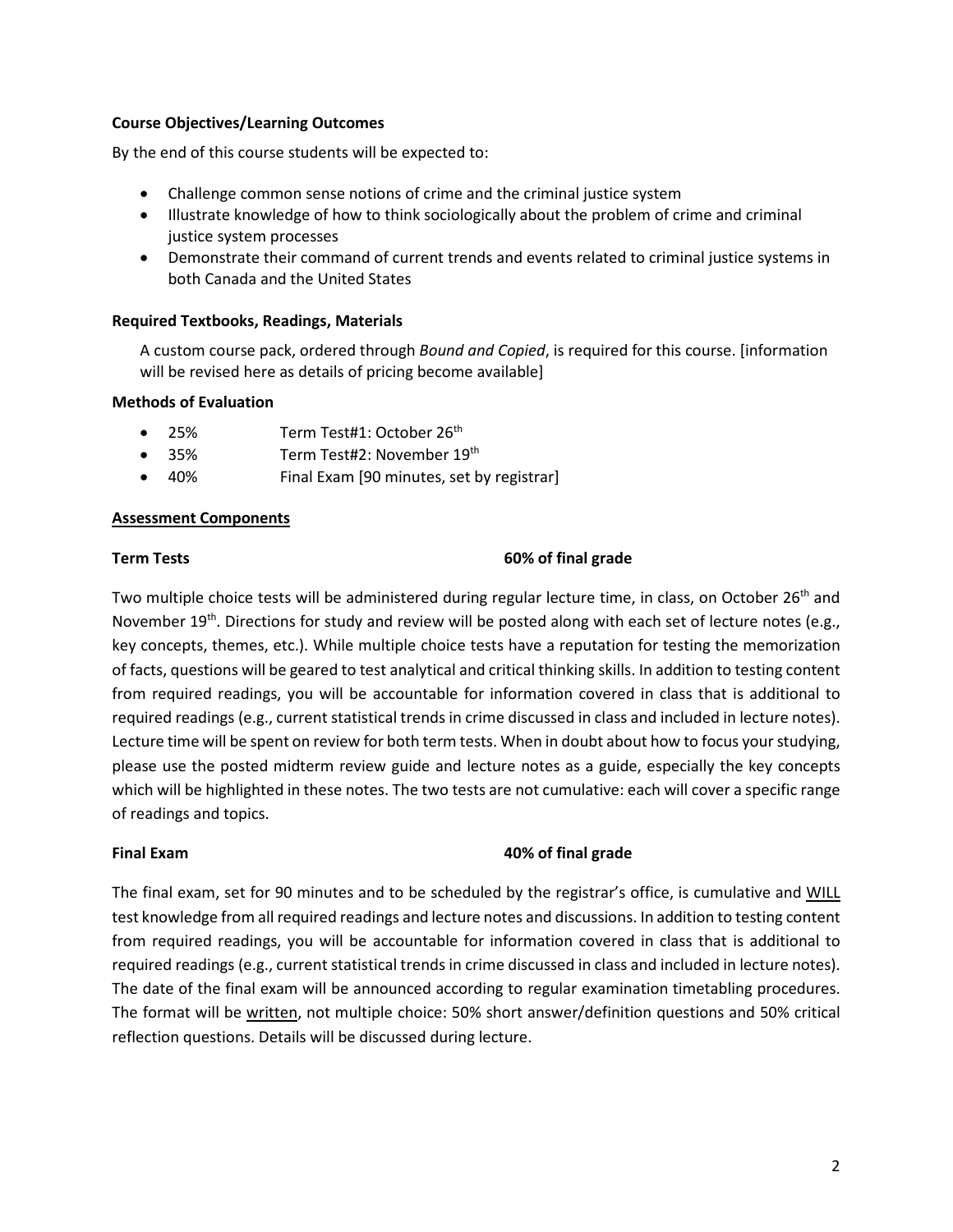# **Grading Scale**

| Grade     | <b>Percent range</b> | <b>Grade Point Value</b> | <b>Description</b>                       |
|-----------|----------------------|--------------------------|------------------------------------------|
| $A+$      | $96 - 100\%$         | 4.0                      | Outstanding performance                  |
| A         | $90 - 95.99\%$       | 4.0                      | Excellent-superior performance           |
| А-        | $85 - 89.99\%$       | 3.7                      |                                          |
| B+        | $80 - 84.99\%$       | 3.3                      |                                          |
| B         | $75 - 79.99\%$       | 3.0                      | Good - clearly above average performance |
| <b>B-</b> | $70 - 74.99\%$       | 2.7                      |                                          |
| $C+$      | $67 - 69.99\%$       | 2.3                      |                                          |
| C         | $63 - 66.99\%$       | 2.0                      | Satisfactory - basic understanding       |
| $C-$      | $59 - 62.99%$        | 1.7                      |                                          |
| D+        | $55 - 58.99%$        | 1.3                      |                                          |
| D         | $50 - 54.99%$        | 1.0                      | Minimal pass - marginal performance      |
| F         | < 50%                | 0                        | unsatisfactory performance               |

Letter grades will be assigned and submitted to the registrar based on the following scale:

The grades for a course component may be scaled to maintain equity among sections and to conform to departmental norms.

#### **LECTURES AND READINGS**

The following lists lectures topics and required readings which will be covered in this course. A course pack for all required readings, [pricing information will be updated here], is available from *Bound and Copied*.

Students are encouraged to refer to D2L for all lecture notes, exam review material and additional supplementary readings, links, videos, etc. Lecture notes will *normally* be posted before lecture times to allow students to download the document and take notes. While every effort will be made to provide lecture notes in advance of lectures, this may not be possible before every class. Lecture notes are posted in PDF form in order to ensure compatibly for all students and to safeguard against misappropriation.

Holidays this term relating to this courses' schedule are October  $8^{th}$  for Thanksgiving, November  $11^{th}$  for Remembrance Day, and the remainder of that week (including November  $14<sup>th</sup>$  and  $16<sup>th</sup>$ ) for midterm break. There are no lectures these dates.

The following lecture outline lists topics and required readings. The lectures will proceed in the following order, though the exact pace of lectures and scheduling will be determined as the class progresses.

#### **1 – Course Introduction**

No required readings

# **2 – The "Americanization" of the Canadian criminal justice system?**

Colin Goff. (2014). Criminal Justice in Canada, ch. 1: An Overview of the Criminal Justice System in Canada, pp. 1-5, Toronto: Nelson.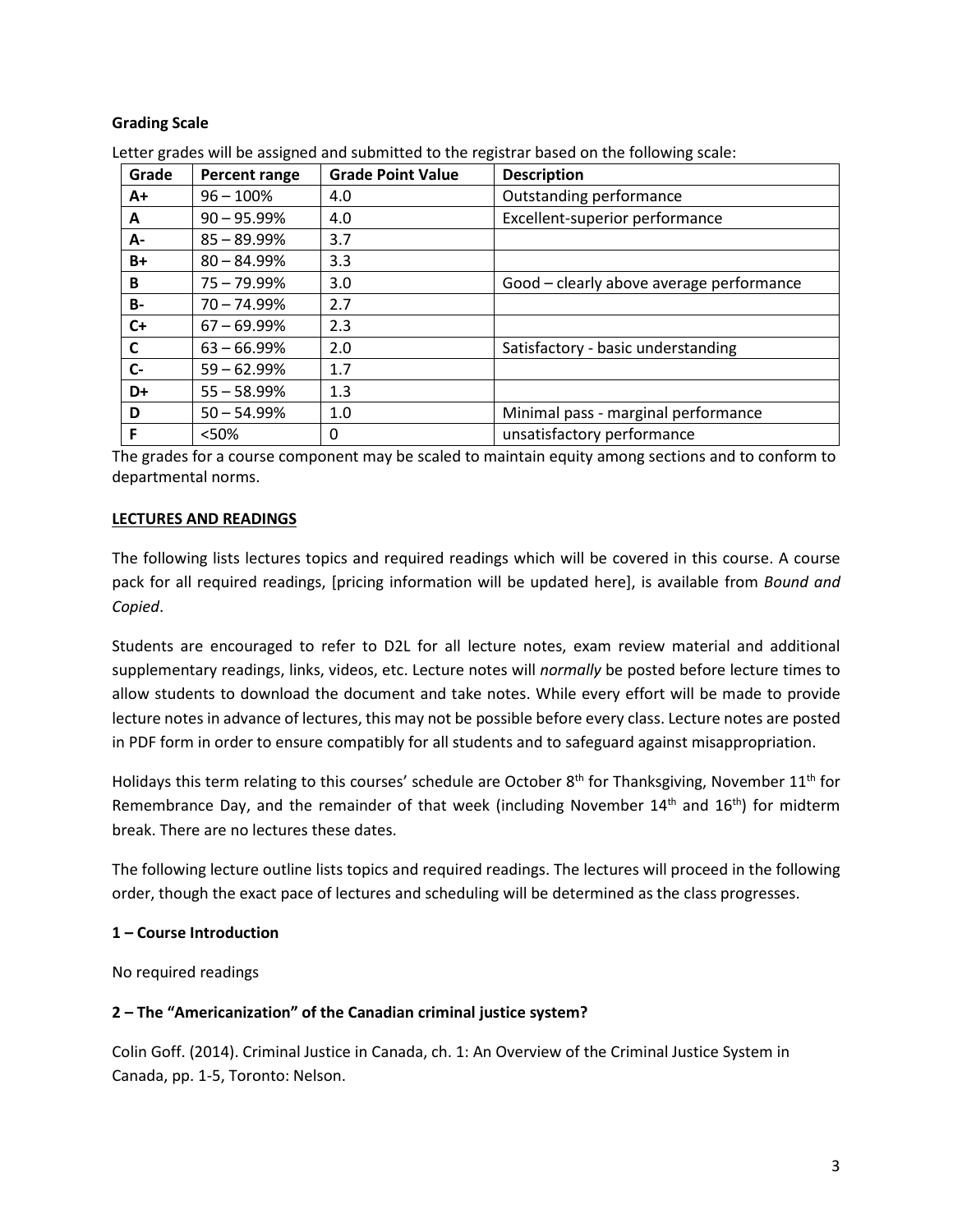# **3 – Crime as Normal in Modern Societies**

Thomas Bernard, Jeffrey Snipes and Alexander Gerould. (2010). Crime as Normal in Modern Societies. Pp. 116-120 in *Vold's Theoretical Criminology (6th Ed.)*. Oxford: Oxford University Press.

# **4 – Crime Does Not Exist**

Nils Christie. (2004). A Suitable Amount of Crime, pp.4-6, 10-12, London: Routledge.

# **5 – Public Perceptions of CJ part 1: Crime rates, crime trends, and perceptions of crime in Canada**

Goff (2017) *Criminal Justice in Canada* (7<sup>th</sup> ed.). Nelson. Crime rates, crime trends, and criminal victimization in Canada. Pp. 114-129.

# **6 – Public Perceptions of CJ part 2: Penal populism and criminal justice reactions to public opinion**

Julian Roberts, Loretta Stalans, David Indermaur, Mike Hough. (2003). Ch.1, pp. 3-5: "Penal Populism in context" and Ch.1, pp. 12-15: "Summary of International Crime Trends", in *Penal Populism and Public Opinion. Lessons from five countries*. Oxford: Oxford University Press.

# **7 – Policing: The Impossible Mandate**

Peter Manning. 1977. Ch.1., The Symbolization of Police Work, pp. 3-22, in *Police Work*. Cambridge: MIT Press.

# **8 – Policing Modern Society: Paradigms of policing**

Goff – 2017 - *Criminal Justice in Canada* (7<sup>th</sup> ed.). Nelson. The practice of policing. Pp. 181-184; 190-199; The police and the law. p. 231-232

# **9 – Zero Tolerance Policing, New York City Style**

No required readings

# **10 – Prison and Prisonization: Inmate Society**

Colin Goff (2014) Criminal Justice in Canada, ch. 11: Prison and Prisonization, pp. 377-381, Toronto: Nelson

# **11 – Corrections in Canada**

Goff – 2017 - *Criminal Justice in Canada* (7th ed.). Nelson. Corrections in Canada. Pp. 399-408, 412-413

Shook & McInnis – 2017 – Forecast for change by prisoners of the Canadian carceral state. Journal of Prisoners on Prisons, Volume 26(1&2), 2017, pp. 269-302

# **12 – Reintegrative Shaming and Restorative Justice**

Goff – 2017 - *Criminal Justice in Canada* (7<sup>th</sup> ed.). Nelson. Control Philosophy and Criminal Justice Policy. Pp. 99-102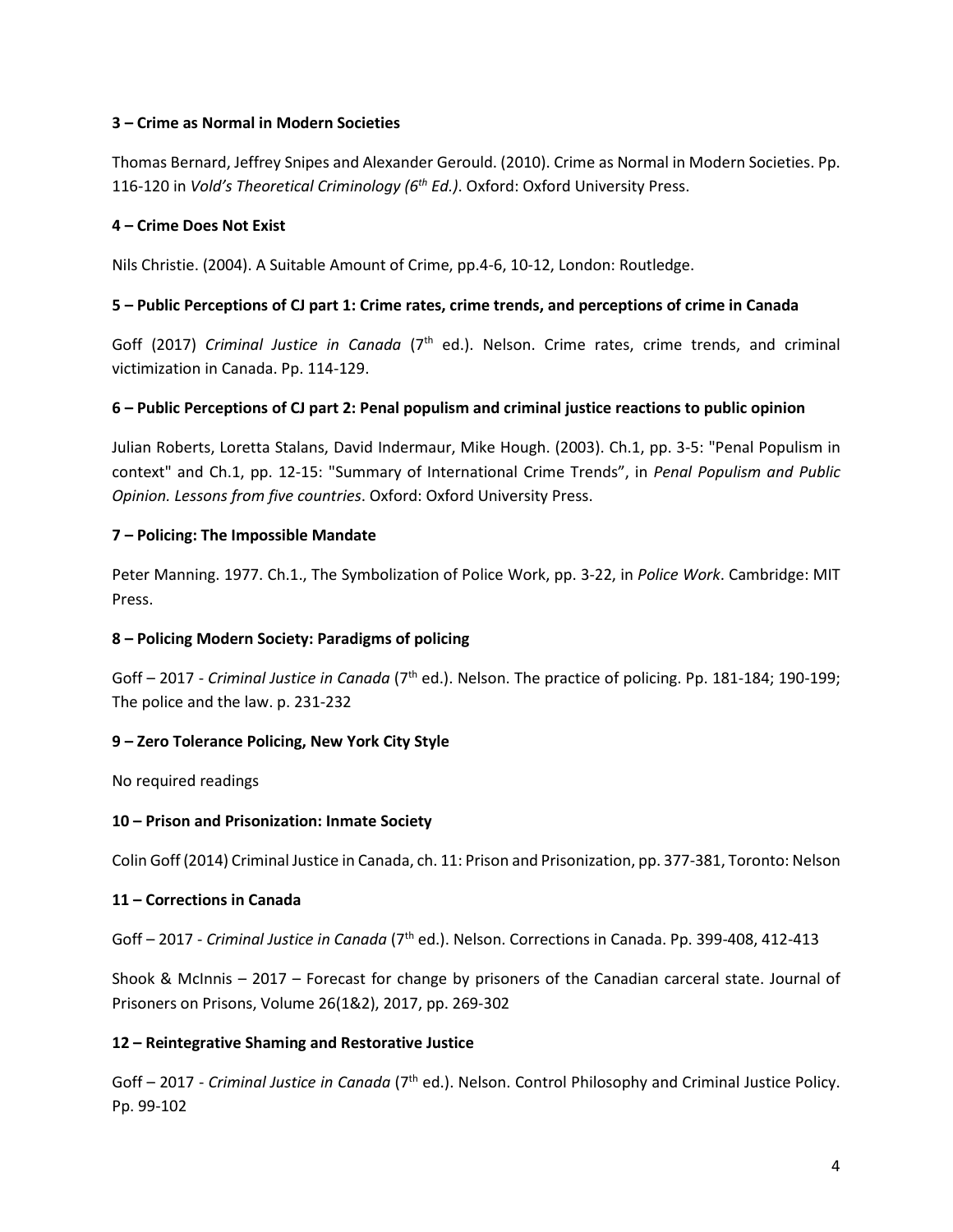# **13 – Restorative Justice in Canada**

Scott Kenney. 2010. Chapter 7: Restorative Justice (with Don Clairmont), pp. 173-204 in Canadian Victims of Crime: Critical Insights, Toronto: Canadian Scholars' Press Inc.

# **University Policies, Protocols and Classroom Guidelines**

# **Grade Reappraisal**

Within two weeks of the date the exam/assignment is returned, students seeking reappraisal of examinations or assignments must submit a written response to the instructor explaining the basis for reconsideration of one's mark. The instructor will reconsider the grade assigned and will then book a time with the student to discuss his or her work and rationale. It should be noted that a re-assessed grade may be raised, lowered, or remain the same. The main Sociology Department office does not deal with any course-related matters. Please speak directly to your instructor.

# **Technology Use**

Students are encouraged to bring their electronic devices to class (e.g. laptops, smartphones, tablets, etc.) to assist with note taking and learning. Students are expected NOT to distract other students by browsing social media sites, watching any videos, answering phone calls or text messages (unless emergencies), playing video games, or any other activity that would distract other students either through audio or video content. All devices must be set to buzzer or silent mode during the lecture.

# **Email**

Questions and comments are always welcome about all aspects of this course. Please state your full name and course at the beginning of your email (this helps as I teach multiple courses, often with large enrollments). While every attempt will be made to respond to emailed inquiries promptly (e.g. questions about a forthcoming assignment, specific theories and concepts, etc.), A WINDOW OF THREE (3) DAYS MAXIMUM, *NOT* INCLUDING WEEKENDS should be anticipated for a response. Students should bear this in mind if last minute questions or issues arise, especially before any mid-terms and/or endterm examinations.

# **Emergency Evacuations**

In the case of fire or other emergency evacuation of this classroom, please proceed to the assembly point at ICT - Food Court. Please check these assembly point locations for all of your classes at: <http://www.ucalgary.ca/emergencyplan/assemblypoints>

# **Handing in Papers, Assignments**

- 1. The main Sociology Department office does not deal with any course-related matters. Please speak directly to your instructor.
- 2. **Protection of Privacy:** The Freedom of Information and Protection of Privacy (FOIPP) legislation does not allow students to retrieve any course material from public places. Anything that requires handing back will be returned directly during class or office hours. If students are unable to pick up their assignments from the instructor, they provide the instructor with a stamped, self-addressed envelope to be used for the return of the assignment.
- 3. Final grades are not posted by the Sociology Department. They are only available online.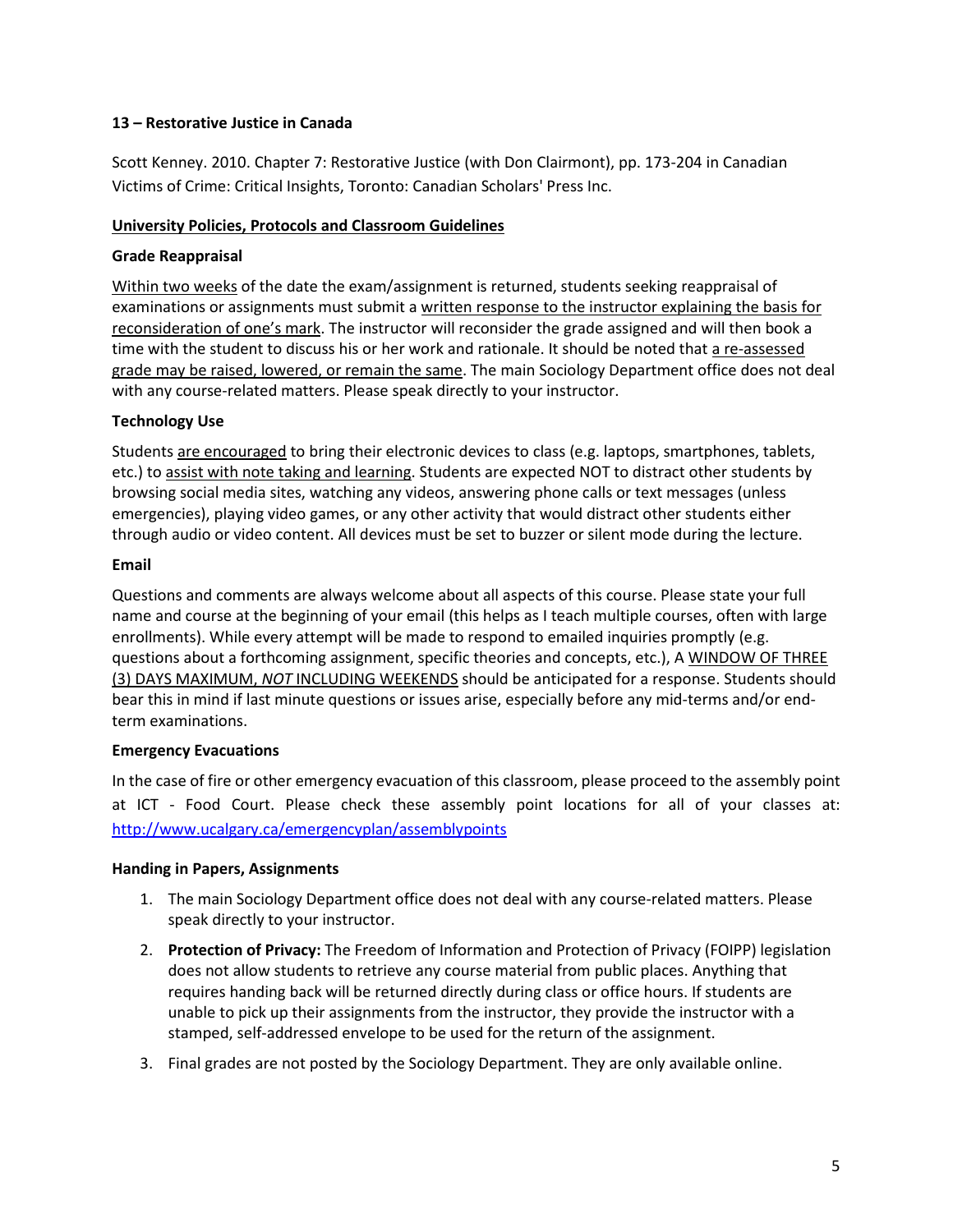#### **Ethics Research**

Students are advised that any research with human subjects – including any interviewing (even with friends and family), opinion polling, or unobtrusive observation – must have the approval of the Faculty Ethics Committee. In completing course requirements, students must not undertake any human subjects research without discussing their plans with the instructor, to determine if ethics approval is required. That said, there is no expectation that students engage in research with human subjects for this course, and are advised against doing so given the time required to retrieve ethics approval.

# **Academic Misconduct**

Please refer to the website listed below for information on University of Calgary policies on Plagiarism/Cheating/Other Academic Misconduct: <http://www.ucalgary.ca/pubs/calendar/current/k-5.html>

#### **Deferrals**

When possible, please provide advance notice if you are unable to write an exam or complete/turnin assignments on time. All requests for deferral of a course component due to health reasons must be accompanied by written documentation as outlined in the University Calendar and should be obtained while the student has the health issue rather than after recovery. Deferrals will be allowed in the following circumstances: illness, domestic affliction or religious conviction. Travel arrangements, misreading the syllabus, and scheduling conflicts with other classes or employment are not valid reasons for requesting a deferral. Deferrals will not be granted if it is determined that just cause is not shown by the student.

If you have missed a test for a legitimate reason, the instructor can require you to write a "make up" test as close in time to the original test as possible or can choose to transfer the percentage weight to another course component. If the instructor schedules a "make up" test for you, its date and location will be at the convenience of the Department of Sociology.

**Deferred Final Exam Form:** Please note that requests to defer a Registrar scheduled final exam are dealt with through the Registrar's Office. Further information about deadlines, and where paperwork should be taken, is available on the form, which can be found at: <https://www.ucalgary.ca/registrar/student-forms>

**Deferred Term Work Form:** Deferral of term work past the end of a term also requires a form to be filled out. It's available at

https://www.ucalgary.ca/registrar/files/registrar/deferred\_termwork15\_0.pdf

Once an extension date has been agreed between instructor and student, the form should be taken to the Faculty of Arts Program Information Centre (SS 110) for approval by an Associate Dean (Students).

#### **Student Representation**

The 2018-2019 Students' Union VP Academic is Jessica Revington [\(suvpaca@ucalgary.ca\)](mailto:suvpaca@ucalgary.ca).

For more information, and to contact other elected officials with the Student's Union, please visit this link:<https://www.su.ucalgary.ca/about/who-we-are/elected-officials/>

You may also wish to contact the Student Ombudsperson for help with a variety of Universityrelated matters:<http://www.ucalgary.ca/ombuds/contact>